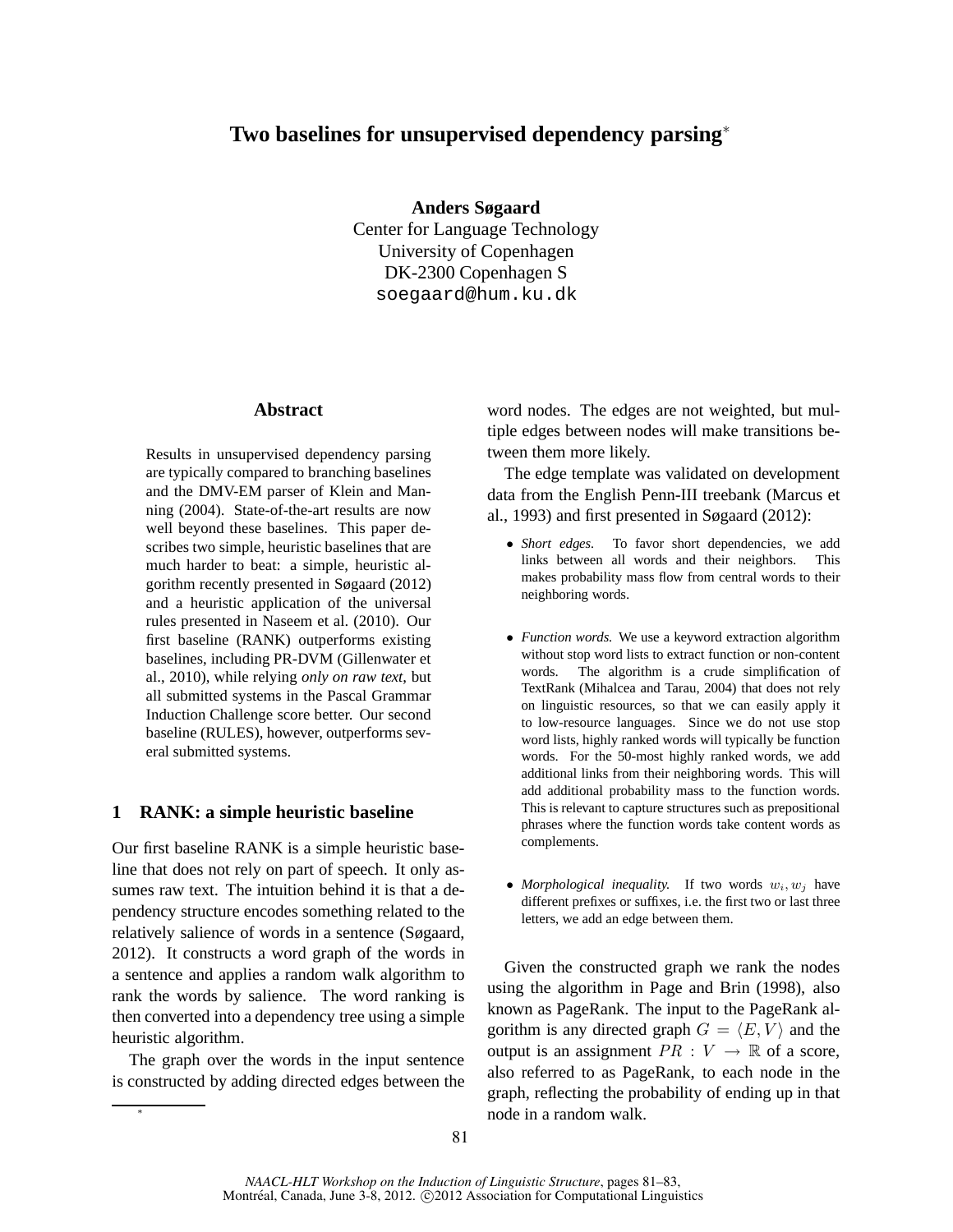

Figure 1: Graph, pagerank (PR) and predicted dependency structure for sentence 7 in PTB-III Sect. 23.

The words are now ranked by their PageRank (Figure 1), and from the word ranking we derive a dependency tree. The derivation is very simple: We introduce a store of potential heads, initialized as a singleton containing the word with the highest PageRank (which is attached to the artificial root note). Each word is now assigned a syntactic head taken from all the words that were already assigned heads. Of these words, we simply select the closest possible head. In case of ties, we select the head with the highest PageRank.

# **2 RULES: a simple rule-based baseline**

Our second baseline is even simpler than our first one, but makes use of input part of speech. In particular it builds on the idea that unsupervised parsing can be informed by universal dependency rules (Naseem et al., 2010). We reformulate the universal dependency rules used in Naseem et al. (2010) in terms of the universal tags provided in the shared task (Figure 2), but unlike them, we do not engage in grammar induction. Instead we simply present a straight-forward heuristic application of the universal dependency rules:

RULES finds the head of each word  $w$  by finding the nearest word w' such that  $POS(w')\rightarrow POS(w)$  is a universal dependency rule. In case of ties, we select the left-most head in the candidate set. The head of the sentence is said to be the left-most verb. Note that we are not guaranteed to find a head satisfying a universal dependency rule. In fact when the dependent has part of speech AUX or '.' we will never find such a head. If no head is found, we attach the dependent to the artificial root node.

Note that like RANK, RULES would give us

| $VERB \longrightarrow VERB$ | $NOIIN \longrightarrow ADI$   |
|-----------------------------|-------------------------------|
| $VERB \longrightarrow NOUN$ | $NOIIN \longrightarrow DET$   |
| $VERB \longrightarrow ADV$  | $NOIIN \longrightarrow NOIIN$ |
| $VERB \longrightarrow ADP$  | $NOIIN \longrightarrow NIIM$  |
| $VERB \longrightarrow CONJ$ |                               |
| $VFRB \longrightarrow DET$  |                               |
| $VERB \longrightarrow NIIM$ |                               |
| $VFRB \longrightarrow ADI$  |                               |
| $VERB \longrightarrow X$    |                               |
| $ADP \longrightarrow NOUN$  | $ADI \longrightarrow ADV$     |
| $ADP \longrightarrow ADV$   |                               |

Figure 2: Universal dependency rules (Naseem et al., 2010) wrt. universal tags.

|               | <b>RANK</b> | <b>RULES</b> | DMV   | win   | hest  |
|---------------|-------------|--------------|-------|-------|-------|
| Arabic        | 0.340       | 0.465        | 0.274 | 0.541 | 0.573 |
| <b>Basque</b> | 0.255       | 0.137        | 0.321 | 0.440 | 0.459 |
| Czech         | 0.329       | 0.409        | 0.276 | 0.488 | 0.491 |
| Danish        | 0.424       | 0.451        | 0.395 | 0.502 | 0.502 |
| Dutch         | 0.313       | 0.405        | 0.284 | 0.437 | 0.492 |
| En-Childes    | 0.481       | 0.519        | 0.498 | 0.538 | 0.594 |
| En-WSJ        | 0.328       | 0.425        | 0.335 | 0.555 | 0.560 |
| Portuguese    | 0.371       | 0.546        | 0.240 | 0.418 | 0.652 |
| Slovene       | 0.284       | 0.377        | 0.242 | 0.580 | 0.580 |
| Swedish       | 0.375       | 0.551        | 0.290 | 0.573 | 0.573 |
|               |             |              |       |       |       |

the correct analysis of the sentence in Figure 1 (excl. punctuation). Surprisingly, RULES turns out to be a *very* competitive baseline.

### **3 Results**

Shared task results were evaluated by the organizers in terms of directed accuracy (DA), also known as unlabeled attachment score, undirected accuracy (UA) and NED (Schwartz et al., 2011), both for short and full length sentences. We will focus on DA for full length sentences here, arguable the most widely accepted metric. Table 1 presents results for all 10 datasets, with DMV based on fine-grained native POS (which performs best on average compared to DMV-CPOS and DMV-UPOS),<sup>1</sup> and *Tu*, *standard* as the winning system ('win'). The 'best' result cherry-picks the best system for each dataset.

The first thing we note is that our two baselines

<sup>&</sup>lt;sup>1</sup>In a way it would be fairer to exclude native POS and CPOS information, since native tag sets reflect language-specific syntax. Moreover, the validity of relying on manually labeled input is questionable.